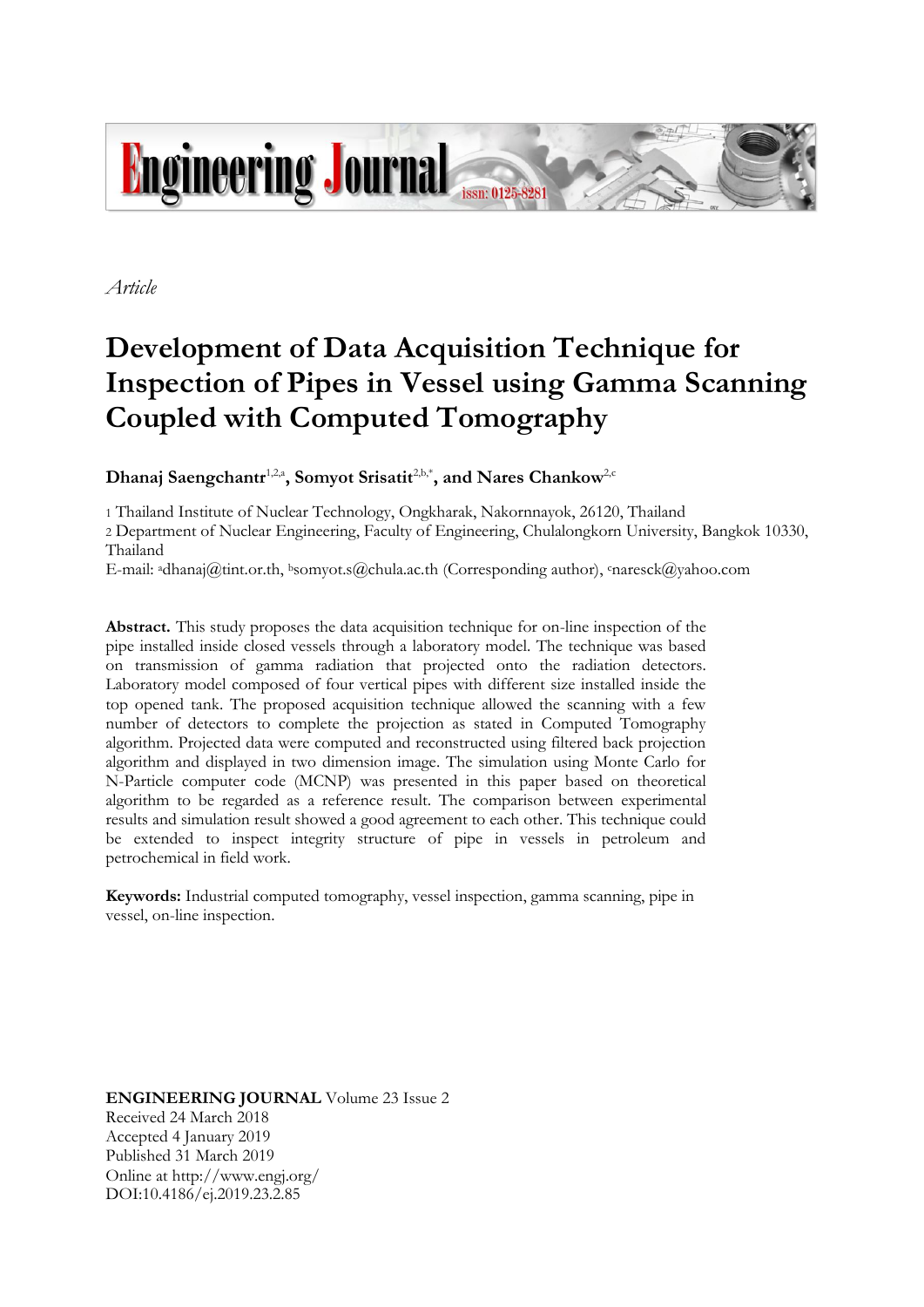## **1. Introduction**

An online inspection of distillation column is the method to investigate the abnormality inside the distillation column, mainly in petroleum and petrochemical plants. Internal structure of distillation column composed of various structure such as piping, trays distillation, packing distillation, chimney pipes, etc. In conventional scanning, gamma scan played dominant roles since the operation was simple and easy in terms of operation and management. However, the scanning results from gamma scan were not simple as its operation. They were displayed in a format of x-y line graph and only experienced personnel can interpret them precisely, nevertheless, doubts from line graph still remained in many cases [1, 2].

Finding the method to incorporate with the accuracy of scanning result interpretation in the doubt area is challenges. Industrial Computed Tomography (ICT) technique is selected by its benefits of results representation i.e. two dimension image reconstruction. Plant inspectors have tried to apply ICT to the petroleum and petrochemical industries. The simulation software, Monte Carlo for N-Particle (MCNP), was used to simulate a transmission of gamma rays through the interested objects and reconstructed image [3]. The designed system composed of detectors and radiation source arranged until the pattern were recognized in form of 3rd and 4th generation CT projection system. Together with simulation, experiment in laboratory scale was also presented. The image reconstructed results showed good agreement between simulation and experiment [4-6]. Not only gamma radiation that had been used but also x-ray was used in ICT to investigate the efficiency of packing in a distillation process [7-9]. These results implied that, there is a possibility to apply ICT algorithm in inspection of any medium when the scanning system is applicable. The equipment used in this study composed of uncollimated 11 Sodium Iodine detectors (NaI) and Cesium-137 (Cs-137) gamma radiation source. They were arranged until it covers the area of interest inside the medium and configured as a fan-beam arrangement. The laboratory model of vessel is top opened tank with a diameter of 800 mm which installed steel pipes inside. Each pipe has diameter of 152.4 mm (6"), 101.6 mm (4"), 76.2 mm (3") and 114.3 mm (4.5") located at a certain position.

In principle, data acquisition for 3rd generation fan-beam projection is straight forward by retaining radiation source and set of detectors along periphery of object. This is possible when the operation has been done in the laboratory. However, if it has to be performing in the field work, rotation of equipment may not be possible, thus data acquisition technique becomes an important issue to fulfill the operation as closed to the theoretical as possible. This study explained the data acquisition pattern which allowed moving radiation source and detectors independently such that the rotation is not an issue.

## **2. Methodology**

## **2.1. Data Acquisition System**

The data acquisition system composed of 12 channels radiation counter connected to NaI detectors that had been calibrated until acquired signals from all detectors were giving result as closed to each other as possible. The radiation counter was connected to the PC through serial communication with parameters as specified in user manual from manufacturer. Sampling rate of 1 sec was specified to the radiation counter to generate the counting output package from all detectors every 1 second. This signal generation shall be regarded as real time clock for the counting system in PC software as well.

#### **2.2. Image Reconstruction Algorithm**

The system was setup as a fan beam projection such that the gamma radiation interacts with detectors in the manner of fan beam projection. In fact, all source and detectors were not well collimated, hence scattering radiation also contributed the data as well. However, regardless to the scattered radiation, the data acquired from the measurement can be reconstructed using conventional fan beam algorithm. In such a case, linear interpolation in between detectors can be incorporated.

The image reconstruction for fan beam can be considered by the transformation from Cartesian coordinate into the polar coordinates [10, 11]. Figure 1 shows projection annotations of fan beam. Let the shape AŜB represent the fan beam rays from the radioactive source (S) which is installed with a distance D measured from center of the system. The interested information will be acquired from the detector installed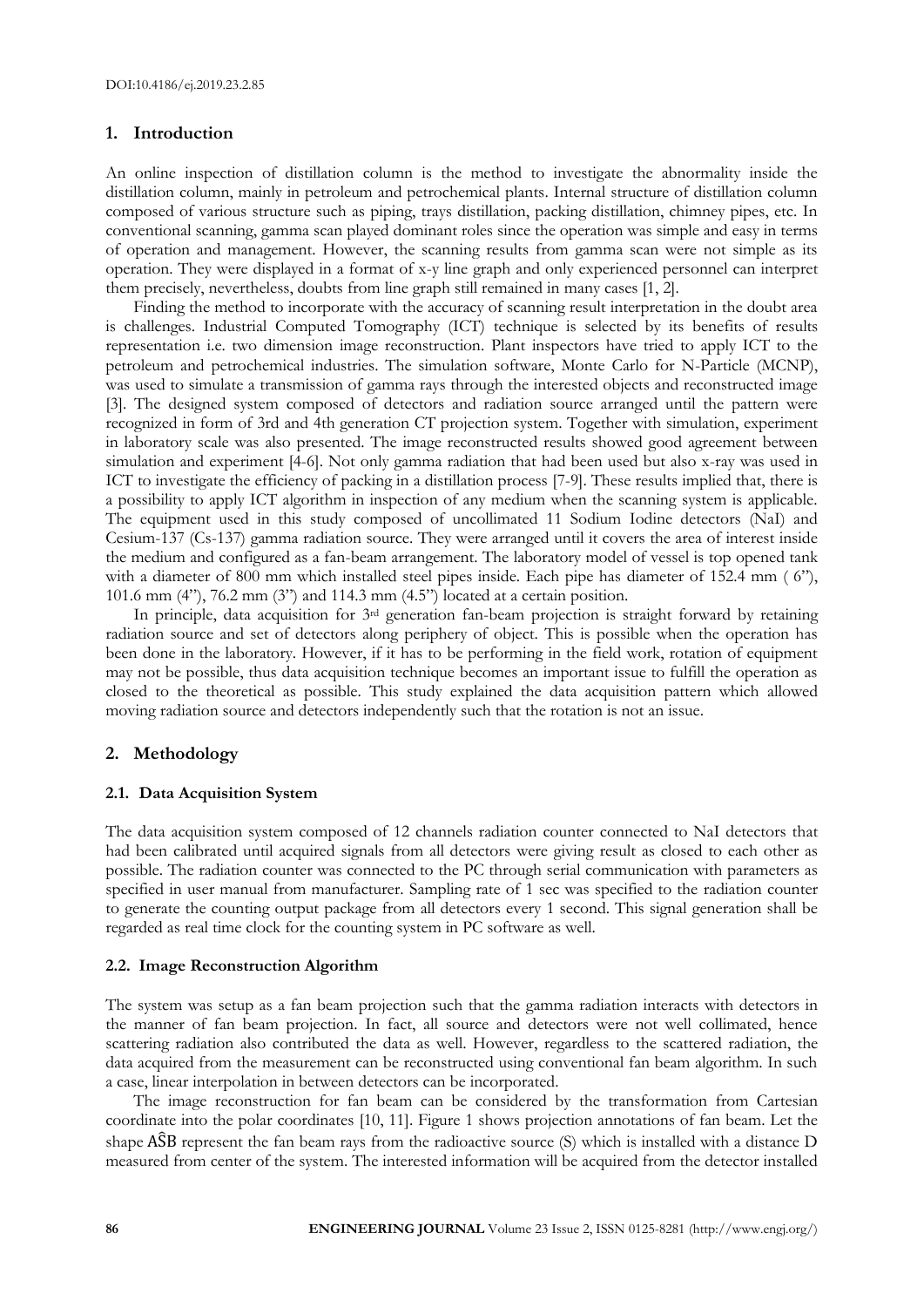between arcs AB with the equiangular installation of α. Assume that the main beam line represents the reference angle from y-axis when source is rotated by the angle of β.

$$
\theta = \beta + \alpha \tag{1}
$$

$$
\rho = D\sin\alpha \tag{2}
$$



Fig. 1. Fan beam projection system.

By converting from Cartesian coordinate to polar coordinate,

$$
\rho = x\cos\theta + y\sin\theta\tag{3}
$$

Apply (2) and (3) to obtain the function that represents the individual ray sum when angle of interest of detectors are bounded by  $-\alpha_m$  to  $+\alpha_m$ ,  $f(x, y)$  can be obtained and apply in Radon transform by

$$
f(x, y) = \frac{1}{2} \int_{0}^{2\pi} \int_{-\alpha_{m}}^{\alpha_{m}} g(D\sin\alpha, \beta + \alpha) \delta(r\cos(\beta + \alpha - \phi) - D\sin\alpha) D\cos\alpha d\alpha d\theta
$$
 (4)

#### **2.3. Scanning Pattern**

In this study, the laboratory model with installed pipes inside is illustrated in Fig. 2 with its dimension and location. The PVC blocks were installed at the periphery of model to fix the position of detectors at certain point. As its allowance space, each detector pitch was assigned at angle 7.5 degree different. Hence, for 360 degree surrounded the tank model, 48 PVC blocks were installed. The scanning pattern proposed in this study will be implemented with 360 degree scanning by moving radiation source in every position of PVC block such that 48 projections were required. Since the numbers of detector used in this study have only 11 detectors, scanning to fulfill the requirement of fan-beam that covered all interesting area, arrangement of 11 detectors were designed. By simulating results from MCNP, 21 detectors provided a satisfactory result for each projection. To fulfill the requirement, two halves of scanning was designed. Consequently, 96 projections for reconstruction were implemented.

Proposed scanning pattern is illustrated in Fig. 3, the detectors were placed as half arc with same center against location of radiation source to collect the first half of projection when the radiation source is placing at position number 25. Carefully notice that, it is possible to move radiation source once to obtain the second half of projection when the radiation source is placing at position number 35. This shortens the time for just move only radiation source once while two scanning were done. To move forward and look like it is rotating, the first detector was moved to end of detector in row and repeat the same step by moving steps source to two positions. The movement goes along until the required 96 profiles are achieved.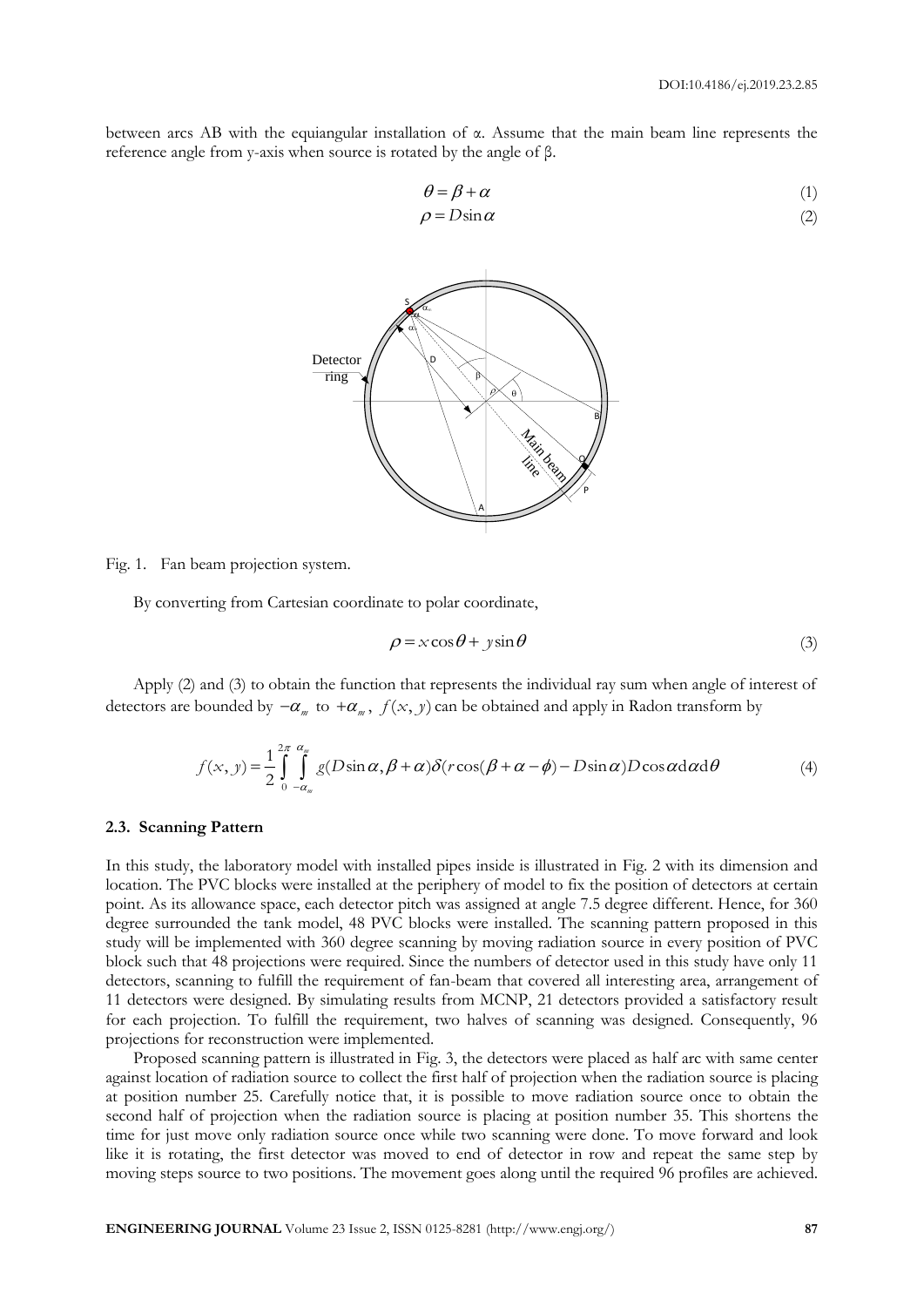

Fig. 2. Pipes arrangement inside the top open tank 800 mm in Dia.



Fig. 3. Projection pattern proposed to scan in laboratory model. The purple shading represent scanning of first half while green shading represent scanning of second half.

## **2.4. Calibrations**

The calibration was done by adjusting available parameters, i.e. High Voltage (HV), Lower Level Discrimination (LLD) and Upper Level Discrimination (ULD). The LLD was setting until the measured signal had overcome the background radiation (noise and Compton scattering). The detectors were tested with Cs-137 in order to determine the energy peak of 662 keV and set the LLD until the Compton scattering low energy were cut at 500 keV, approximately. Setting up ULD was opened since the radiation of higher energy played less dominant influence to the measurement data. Lowest count from one detector was selected as a reference detector and adjusted others detector's HV until the radiation count became closed to reference detector. This is the most important process since all detectors must be able to measure as a compatible to each other. If the system was not well calibrated, mess up reconstructed image would come.

Procedures to calibrate the system are displayed as diagram in Fig. 4. Two distance positions from source to detectors were selected as "near field" and "far field" in order to compare and to adjust HV and LLD. Near field refers to position where the detector is placing close to the radiation source. Far filed refers to the position where the detector is placing far from the radiation source. Both reference detector and calibrating detector are placing at the same time in either far or near field in order to compare and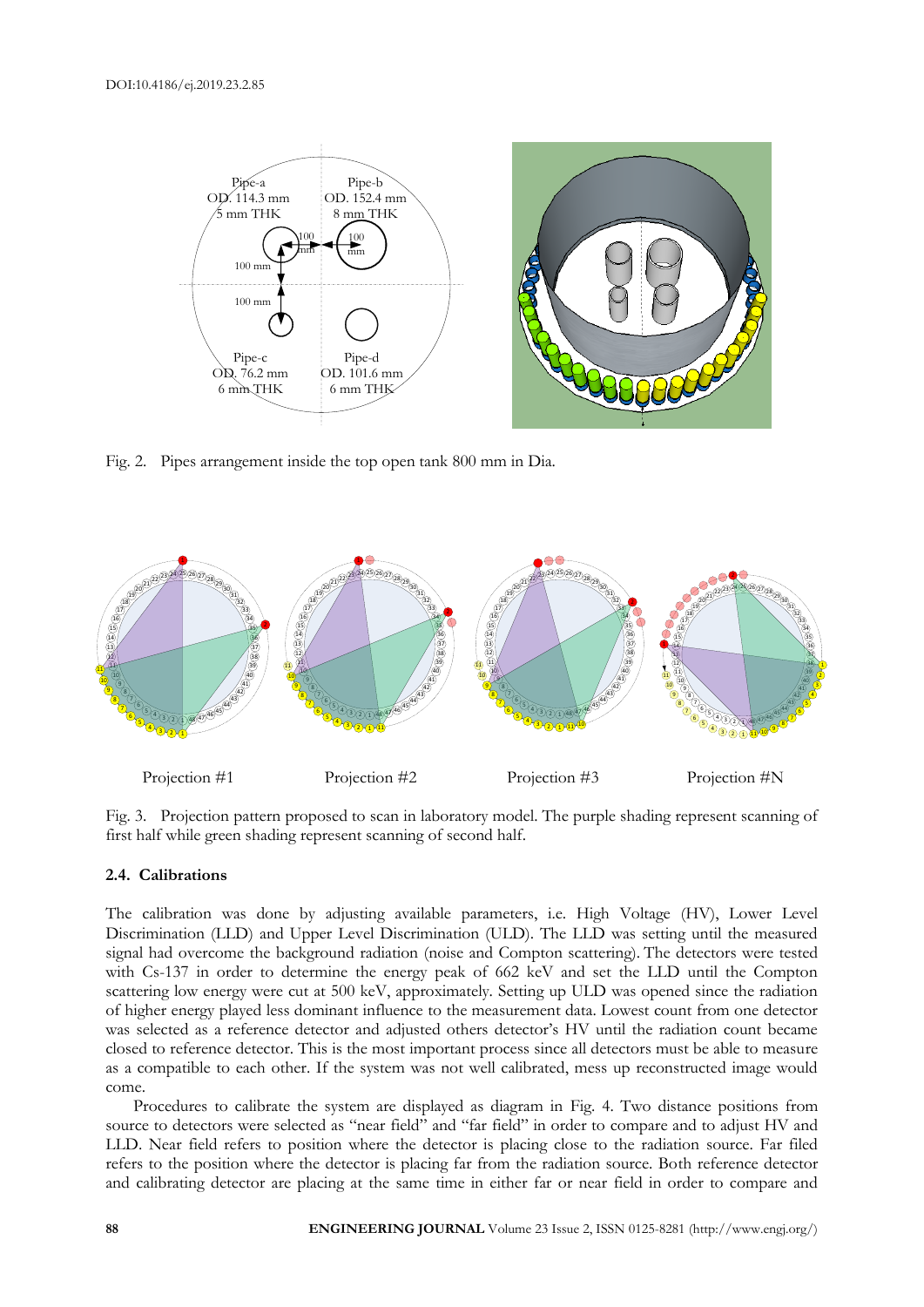adjust the value of calibrating detector to have value as close to the reference detector as possible. All detectors must be calibrated until it has almost the same efficiency as closed to each other in both near field and far field. The calibration procedures are as follow:

(a) Place reference detector at position called "near field" and place calibrating detector at another side of near field

(b) Measure the radiation count from gamma radiation source, adjust the HV or LLD until the radiation count of calibrating detector has the same value compared to the reference detector

(c) Move both reference detector and calibrating detector to position called "far field" and observe the radiation counting value, adjust the parameters if there is a big deviation

(d) Change the calibrating detector and repeat step (a) until all detectors are calibrated

It is necessary to use two positions "near and far field" instead of single point in order to observe the efficiency of detector when it detects high and low radiation because some detector has poor efficiency but it becomes over sensitive when receive high radiation. All detectors must be compromised to provide the good image.



Fig. 4. Calibration positioning of reference detector and calibrating detector.

# **3. Experiments**

This section provides experiments which had been done in this study. It composed of two parts i.e. simulation by MCNP and experiment by perform a scanning as describes in scanning pattern section. All equipment was well calibrated until all detectors generated output with almost the same efficiency to each other.

## **3.1. MCNP Simulation Studied Case**

## 3.1.1. Simulation of system

The MCNPx is computer code used in both neutrons transportation and photon transportation. In this study, photon transportation is considered. The pulse height tally function F8 was used to collect information of interacted photons to detectors which can be regarded as a physical energy deposition to detectors [12, 13]. Simulation was configured by placing detectors against the radiation source such that the configuration of system is formed in fan beam as indicated in Fig. 5. In simulation the computer code generated 10<sup>8</sup> photons to simulate the transportation from radiation source (red circle) to the detectors (blue circle). The photons emitted from source interacts with the medium and finally either absorbed in the medium or absorbed in detectors. The interested results were the value of photons reached the detectors.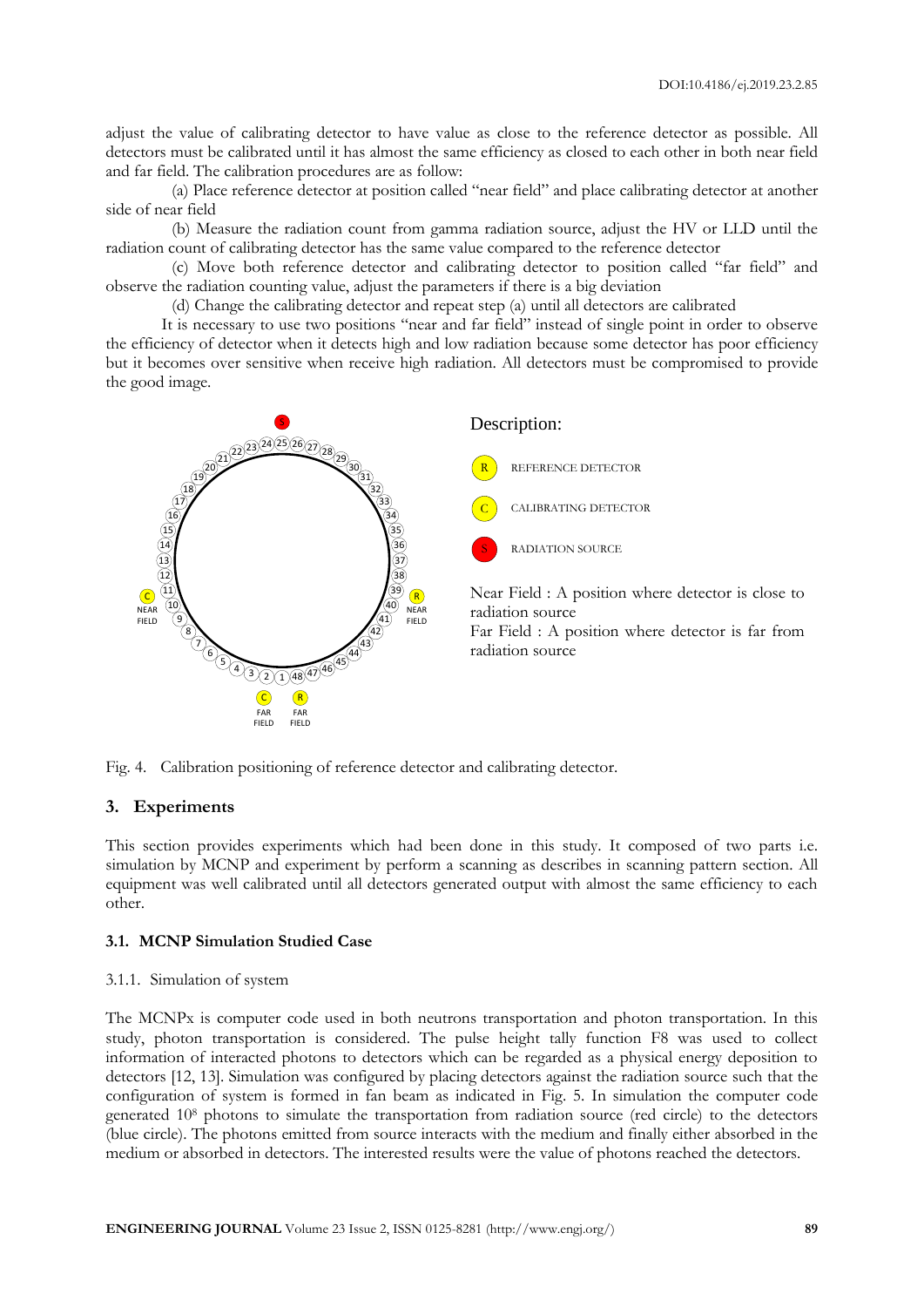

Fig. 1. System configuration generated by MCNP computer code.

#### 3.1.2. MCNP modeling

The modelling of gamma radiation source, Cs-137 and radiation detector, NaI are displayed in Fig. 6 below. The radiation source, exclude stainless steel container is size of 6 mm in diameter and 7 mm in height. With its container, the diameter is approximately 10 mm in diameter and 7.5 mm in height. In practical, the radiation source is installed inside the source holder for safe operation.

The radiation detector is a composition of Sodium-Iodine (NaI). It composed in a form of scintillation crystal with size of 25.4 mm in diameter and 25.4 mm in height. The crystal is covered by aluminum cladding, approximately 200 mm in length; with electronics components such as a photo multiplying tube, anodes, etc. installed inside the aluminum cladding as indicate in Fig. 6. Photon energy emitted from radiation source was setting to 0.662 MeV and its spectrum distribution is displayed in Fig. 7 below. The bins selected from 0.5 MeV up to 1.0 MeV were taken into account to avoid the Compton scattering at lower energy.



Fig. 6. Modelling of Gamma Radiation Source and Detector (units are in mm).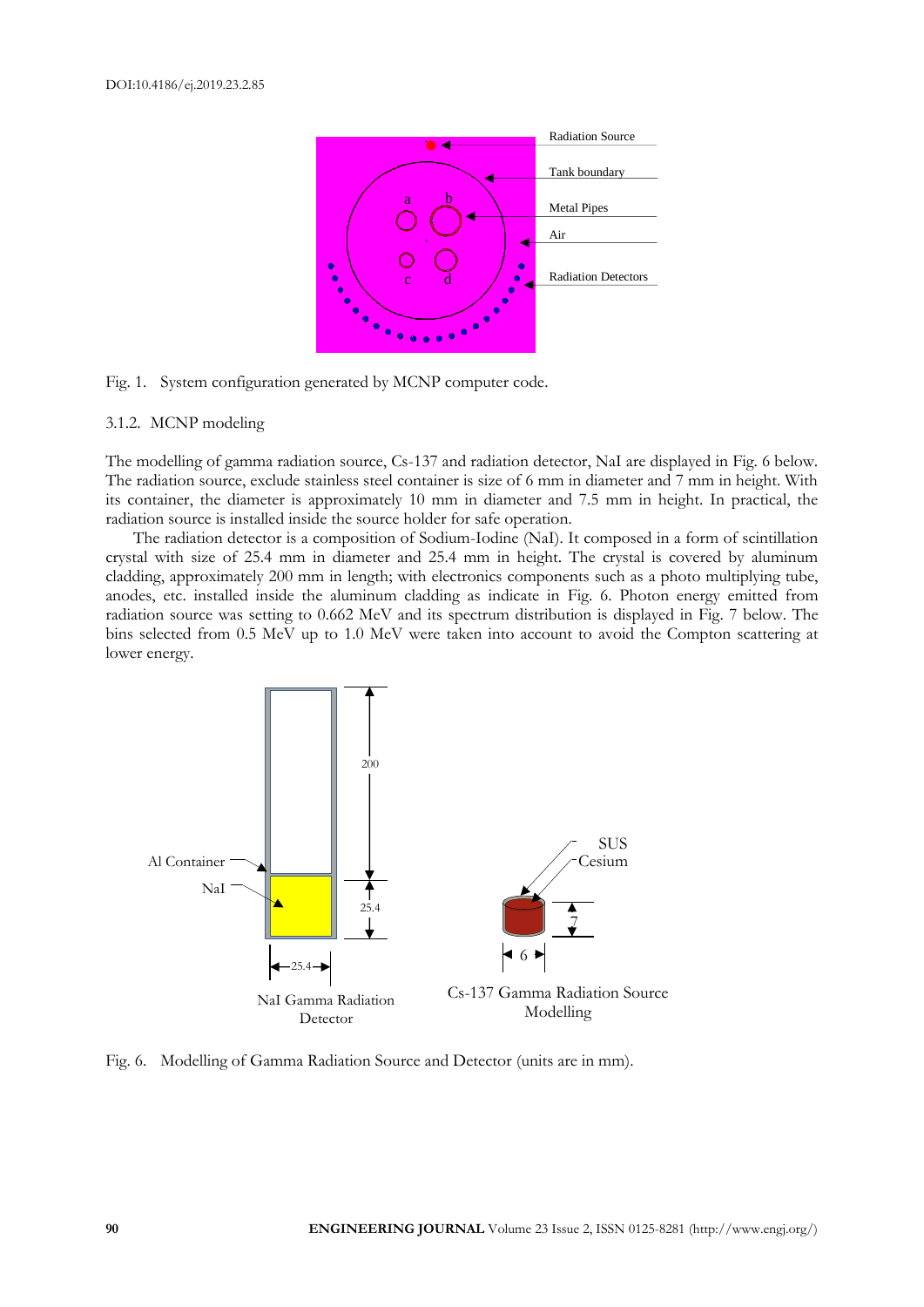

Fig. 7. Simulated Photon Energy Spectrum Distribution by MCNPx.

# **3.2. Experimental of Studied Case**

The experiment was done through the steps as explained in section 2.3 scanning pattern. Table 1 provides example of system movement sequences. A positioning of the system is indicated in Fig. 8 below.



Fig. 8. System positioning for detectors and source.

Table 1. Example of detectors and source moving sequences.

| <b>Step</b> | S  | D <sub>1</sub> | $\mathbf{D}2$  | D3 | D4             | D <sub>5</sub> | D <sub>6</sub> | $\mathbf{D}7$ | D <sub>8</sub> | D9             | D <sub>10</sub> | D11 |
|-------------|----|----------------|----------------|----|----------------|----------------|----------------|---------------|----------------|----------------|-----------------|-----|
| 1           | 25 | 1              | $\overline{2}$ | 3  | $\overline{4}$ | 5              | 6              | 7             | 8              | 9              | 10              | 11  |
| 2           | 35 | $\mathbf{1}$   | 2              | 3  | $\overline{4}$ | 5              | 6              | 7             | $8\,$          | 9              | 10              | 11  |
| 3           | 24 | 1              | $\overline{2}$ | 3  | $\overline{4}$ | 5              | 6              | 7             | $8\,$          | 9              | 10              | 48  |
| 4           | 34 | 1              | $\overline{2}$ | 3  | $\overline{4}$ | 5              | 6              | 7             | 8              | 9              | 10              | 48  |
| 5           | 23 | 1              | $\overline{2}$ | 3  | $\overline{4}$ | 5              | 6              | 7             | $8\,$          | 9              | 47              | 48  |
| ٠           |    | ٠              |                | ٠  |                |                | ٠              |               | ٠              |                |                 |     |
| ٠.          | ٠  | ٠              |                | ٠  | ٠              | ٠              | ٠              |               | ٠              |                |                 |     |
| 90          | 39 | 5              | 6              | 7  | 8              | 9              | 10             | 11            | 12             | 13             | 14              | 15  |
| 91          | 28 | 5              | 6              | 7  | 8              | 9              | 10             | 11            | 12             | 13             | 14              | 4   |
| 92          | 38 | 5              | 6              | 7  | 8              | 9              | 10             | 11            | 12             | 13             | 14              | 4   |
| 93          | 27 | 5              | 6              | 7  | 8              | 9              | 10             | 11            | 12             | 13             | 3               | 4   |
| 94          | 37 | 5              | 6              | 7  | 8              | 9              | 10             | 11            | 12             | 13             | 3               | 4   |
| 95          | 26 | 5              | 6              | 7  | 8              | 9              | 10             | 11            | 12             | $\overline{2}$ | 3               | 4   |
| 96          | 36 | 5              | 6              | 7  | 8              | 9              | 10             | 11            | 12             | 2              | 3               | 4   |

S : referred Radiation Source

Dx : referred Radiation Detector Number 1-11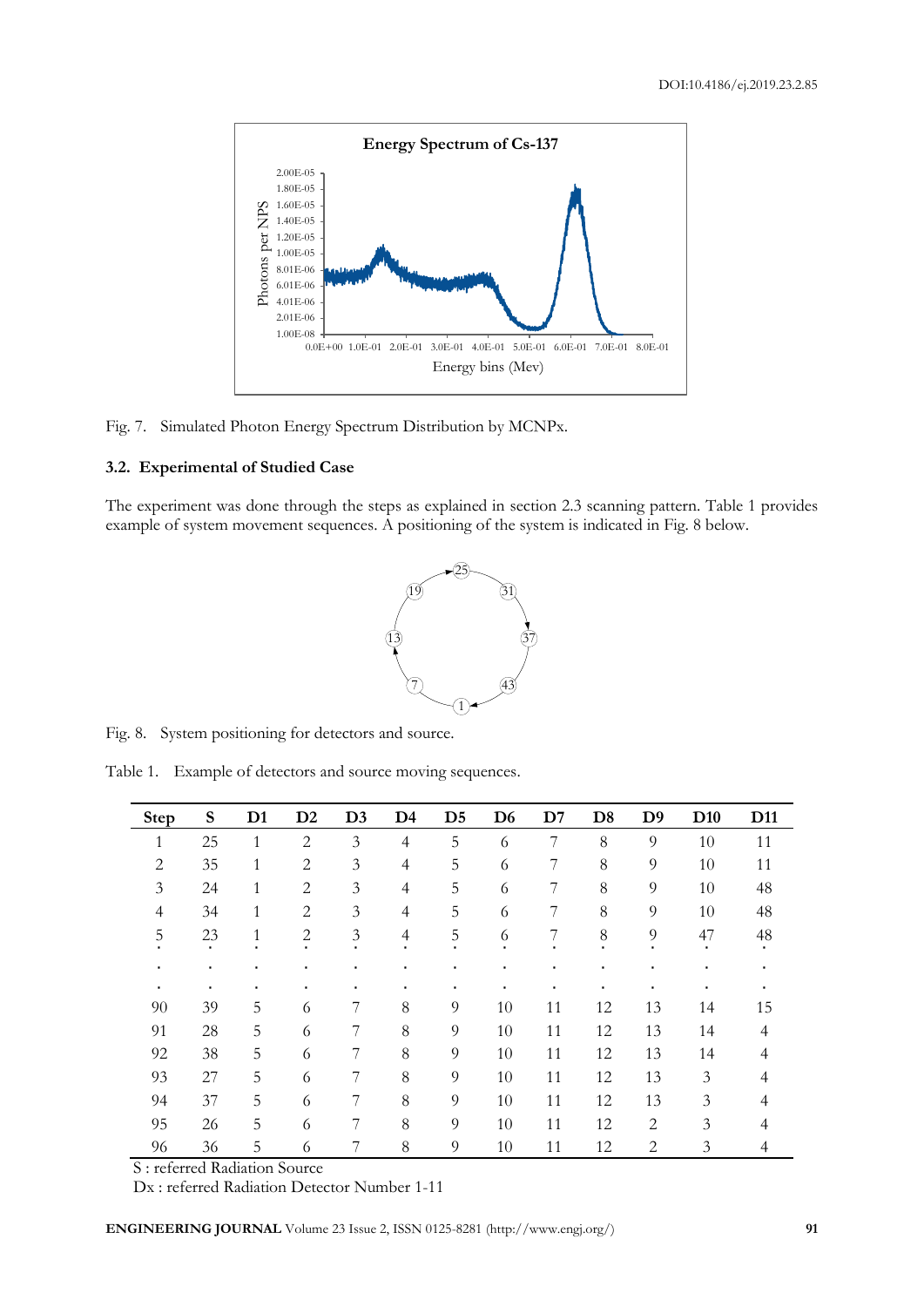# **4. Results and Discussion**

This section provides simulation results as well as experimental results. The results are compared and discussed.

## **4.1. Simulation Result**

The simulation results are illustrated in Fig. 9. Reconstructed image clearly showed the location of four black circles which represented four installed pipes with different size. The line profiles were plotted between gray value at each pixel along the coordinate x, y where x is varied while y is constant at 240 and 360 as indicated in Fig. 9.



Fig. 9. System positioning for detectors and source.

The results marked as a, b, c and d were a pixel distance which will be used in pixel calibration where "a" is regarded as a reference size. Table 2 showed the pixel calibrated values where Px-1 and Px-2 are read out from graph at dotted line location. The error determined by

$$
\%error = \frac{Actual\ Size - Measured\ Size}{Actual\ Size} \times 100 \tag{5}
$$

Table 2. Pixel calibration and sizing of pipes from simulation results.

| Pipe  | $Px-1$<br>(pixels) | $P_{X-2}$<br>(pixels) | $Px2 - Px1$<br>(pixels) | <b>Measured Size</b><br>(mm) | <b>Actual Size</b><br>(mm) | error<br>$\frac{(0)}{0}$ |
|-------|--------------------|-----------------------|-------------------------|------------------------------|----------------------------|--------------------------|
| $a^*$ | 200                | 284                   | 84                      | 114.3                        | 114.3                      | $0.0\,$                  |
|       | 304                | 415                   | 111                     | 151.0                        | 152.4                      | 0.9                      |
| C     | 213                | 266                   | 53                      | 72.3                         | 76.2                       | 5.4                      |
|       | 317                | 400                   | 83                      | 112.9                        | 101.6                      |                          |

\*Reference pipe.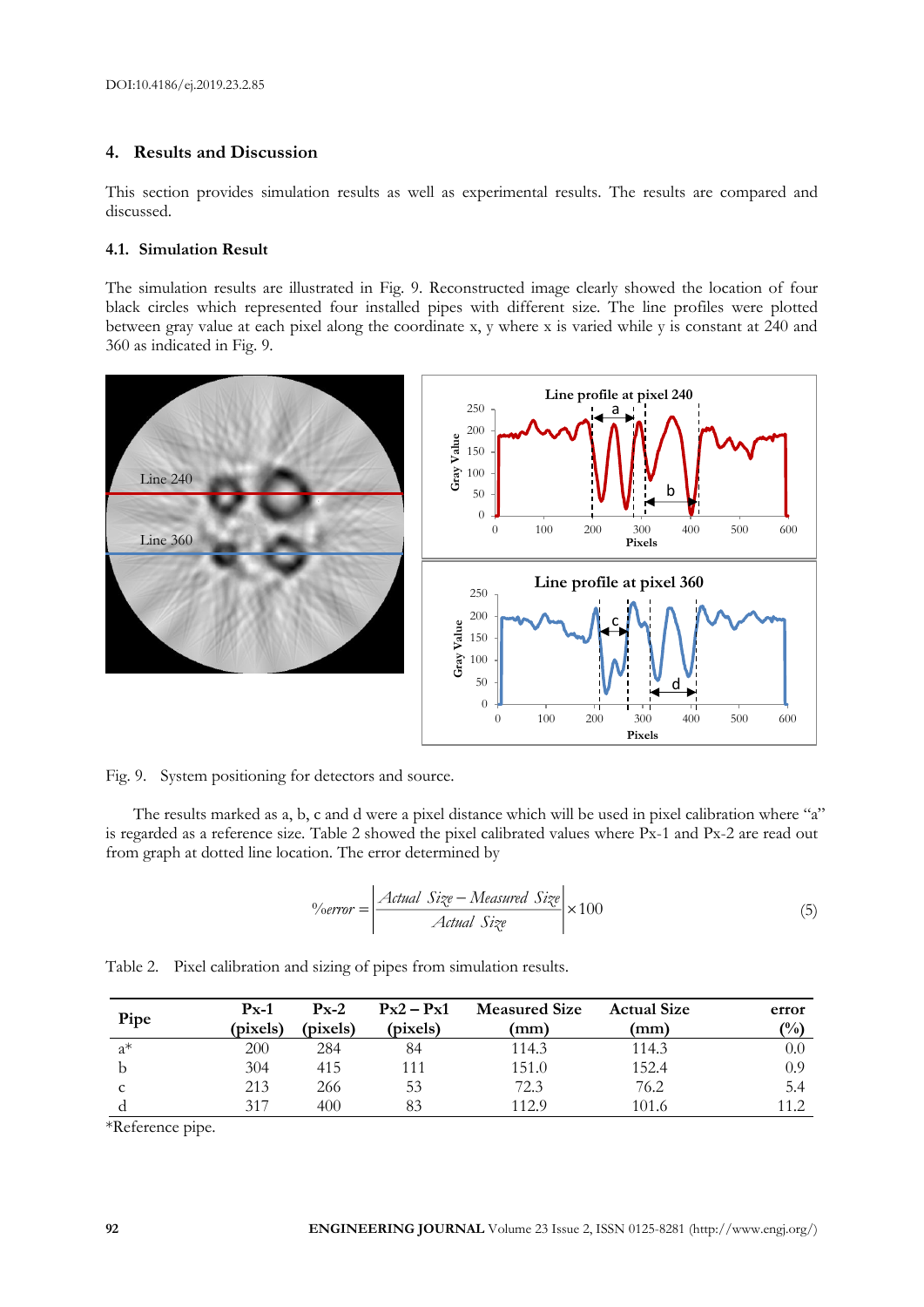The calibration factor is determined by considering the factor of reference pipe, i.e. pipe a. Factor from pixels different is calculated and obtained value is 1.361. The biggest error was 11.2% from observation of pipe d.

## **4.2. Experimental Result**

The experimental results are illustrated in Fig. 10 below. By measure pixels and pixels different as the same way of simulation results in 4.1, Table 3 illustrated the measured pipes size using calibration factor from simulation  $(1.361)$  as well as their percent error.



Fig. 10. System positioning for detectors and source.

|       | $Px-1$   | $P_{X-2}$ | $Px2 - Px1$ | <b>Measured Size</b> | <b>Actual Size</b> | error  |
|-------|----------|-----------|-------------|----------------------|--------------------|--------|
| Pipe  | (pixels) | (pixels)  | (pixels)    | (mm)                 | (mm)               | $($ %) |
| $a^*$ | 195      | 279       | 84          | 114.3                | 114.3              | 0.0    |
|       | 305      | 415       | 110         | 149.7                | 152.4              | 1.8    |
| C     | 209      | 266       | 57          | 77.6                 | 76.2               | 1.8    |
|       | 318      | 405       | -87         | 118.4                | 101.6              | 16.5   |

Table 3. Pixel calibration and sizing of pipes from experimental results.

The experimental results show good agreement compared to the simulation. However, the percentage error of pipe-d seems to be going bigger than those observed in simulation. By observing from a gray value in experimental results of pipe-d, the ellipsoid-like shape makes wider length when measured in horizontal direction and shorter length when measured in vertical direction. The same phenomenon occurred when measured in pipe-a as well. The ellipsoid-like shape of pipe-a and pipe-d was affected by pipe-b since its thickness reached the half value layer of steel when using Cs-137, hence the source strength in experiment was not sufficient to overcome the shielding effects from thickness of pipe-b. As a result, the vertical measurements diameter of pipe-a was increased whereas the vertical measurements of pipe-d were reduced. Table 4 illustrates the measured of diameter of each pipe in both vertical and horizontal directions. The average value of vertical and horizontal measurements minimized the error of pipe-d, obviously. However, errors of pipe-a through pipe-c were slightly increased due to the ellipsoid-like shape effects.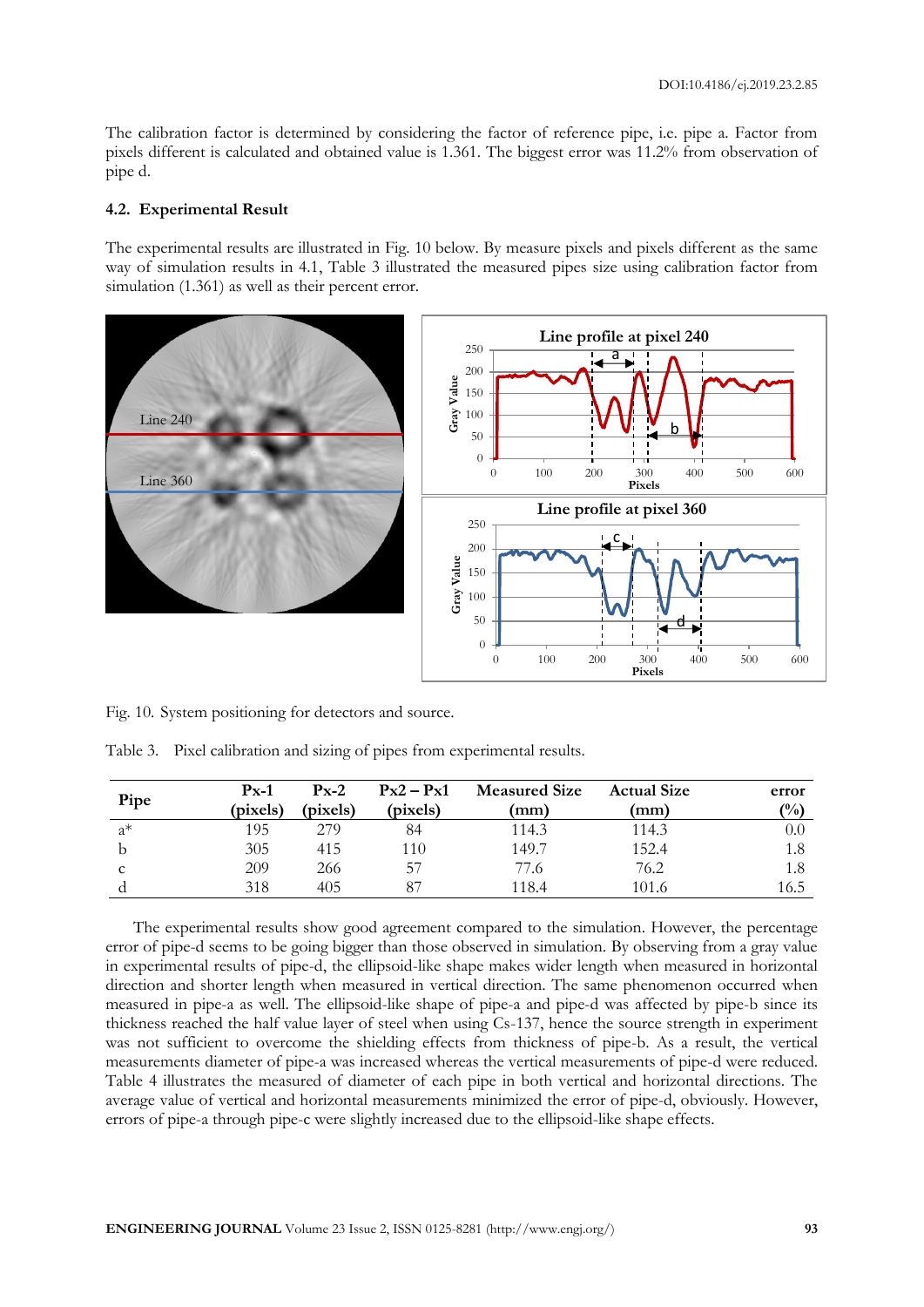| Pipe  | Horizontal<br>Measurement<br>(mm) | Vertical<br>Measurement<br>(mm) | <b>Average Size</b><br>(mm) | <b>Actual Size</b><br>(mm) | error<br>$\binom{0}{0}$ |
|-------|-----------------------------------|---------------------------------|-----------------------------|----------------------------|-------------------------|
| $a^*$ | 114.3                             | 118.2                           | 116.3                       | 114.3                      | 1.7                     |
|       | 149.7                             | 148.5                           | 149.1                       | 152.4                      | 2.2                     |
| C     | 77.6                              | 70.9                            | 74.3                        | 76.2                       | 2.6                     |
|       | 118.4                             | 95.9                            | 107.2                       | 101.6                      | 5.5                     |

Table 4. Pixel calibration and sizing of pipes from experimental results.

## **4.3. Comparison between Simulation and Experimental Results**

Comparison of line profile number 240 and 360 between simulation and experimental results are illustrated in Fig. 11. The experiment shows some distortion in both line profiles, however the location of all pipes are consistent to each other. However, since the detectors and radiation source were not collimated, interference from scattering radiation assisted the signal and produces some distortion to the image.



Fig. 11. Profile number 240 and 360 comparison between simulation and experimental results.

# **5. Conclusion**

This study shows the capabilities of applying the industrial computed tomographic technique into crosssection gamma scanning using simple system. The reconstructed images showed good agreement between simulation and experimental results. It means that if all system were well calibrated, the scanning results will provide satisfactory information of the medium in phantom. The calibration was the most important part of this technique since all detectors must be calibrated with the reference detector and must be able to show that all of detectors have equivalent efficiencies. If the calibration was not well established, reconstructed image became fuzzy and was not possible to represent the medium inside the interesting phantom. The proposed scanning pattern was well established since the reconstructed image provided all needed information of medium inside the phantom. In this study, the integrity of each pipe together with their sizing was the issues of interest. However, these scanning results could not communicate their thickness or corrosion of any pipes. It can be seen that the proposed pattern did not based on rotation of equipment; instead, it depends on the positioning of detectors and radiation source. Thus, freely moved allows the scanning to avoid the obstructed object such as structure's support of pipe which externally installed on vessels. One more issue to be kept into account is the post data processing since the data acquired from scanning pattern is complicated and must be rearranged until it met the requirement with fan-beam projection algorithm. Missed rearrangement of acquired data also generated the fault reconstructed image.

Consider the reconstructed image of simulation and experimental results, it can be concluded that all pipes were detected from both images. However, smallest pipe diameter of 76.2 mm. was not clear detection in experimental results compared to the simulation results. The percentage error from sizing of